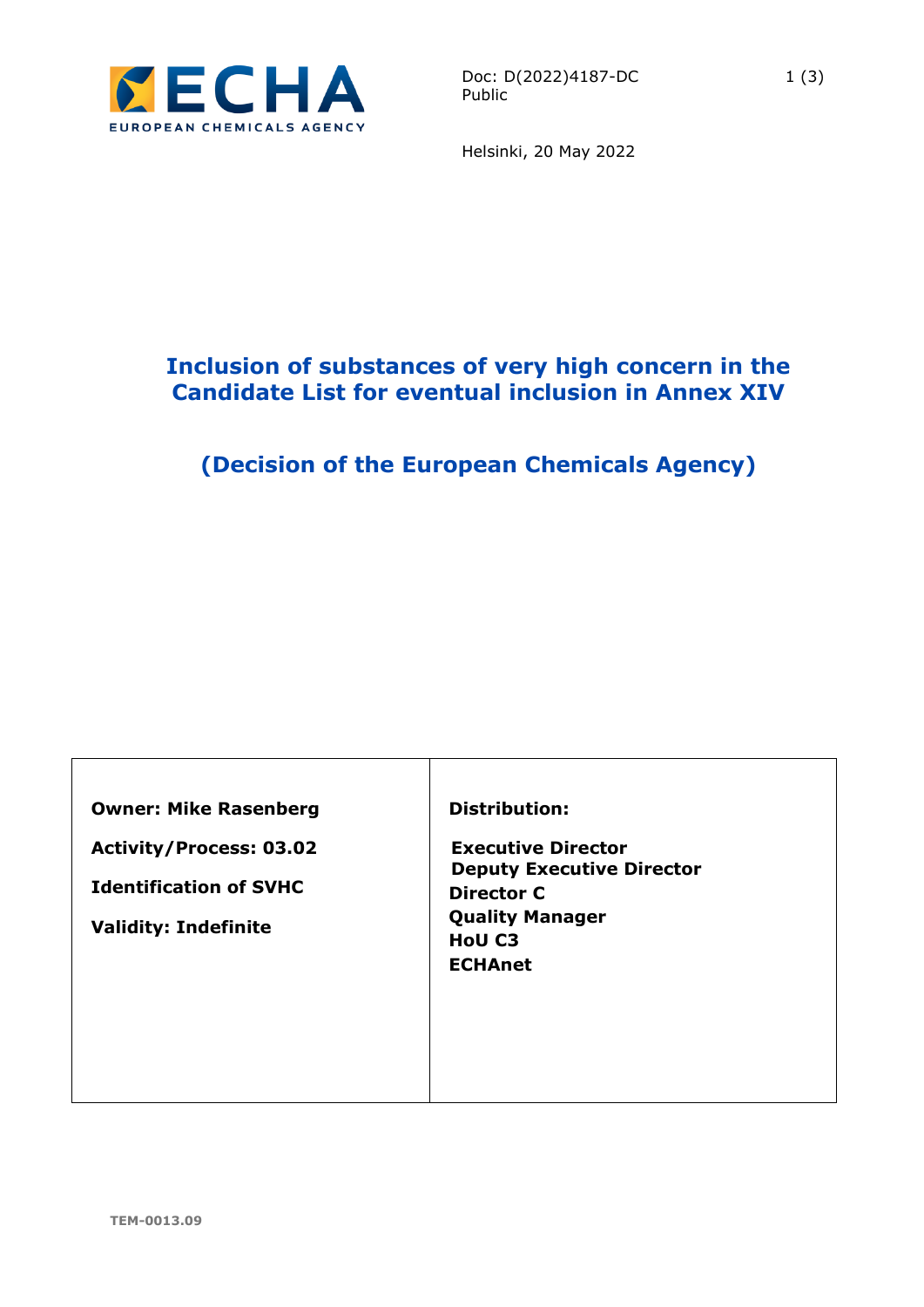#### **Whereas**

- (1) Pursuant to Article 59(3) of Regulation (EC) No 1907/2006 of the European Parliament and of the Council of 18 December 2006 concerning the Registration, Evaluation, Authorisation and Restriction of Chemicals (REACH) the European Chemicals Agency (hereinafter referred to as 'The Agency') received from a Member State one Annex XV dossier for a substance which in their opinion meets the criteria of substances of very high concern (SVHCs) set out in Article 57 of REACH.
- (2) On 04 March 2022, the Agency invited all interested parties to submit comments on the Annex XV dossier, as stated in Article 59(4) of REACH.
- (3) The interested party commenting period for the substance ended on 19 April 2022.
- (4) In accordance with Article 59(5) of REACH, the deadline for Member States or the Agency to comment on the identification of the substance as SVHC was 03 May 2022.
- (5) The Agency did not receive or make any comments on the identification as SVHC for the following substance:

| <b>SUBSTANCE NAME</b>        |           | <b>EC NUMBER   CAS NUMBER</b> |
|------------------------------|-----------|-------------------------------|
| N-(hydroxymethyl) acrylamide | 213-103-2 | $924 - 42 - 5$                |

(6) Therefore, this substance is identified as a substance of very high concern for the reasons set out in the relevant Annex XV dossier of that substance. Pursuant to Article 59(6) of REACH the Agency shall now include this substance in the Candidate List for eventual inclusion in Annex XIV to REACH.